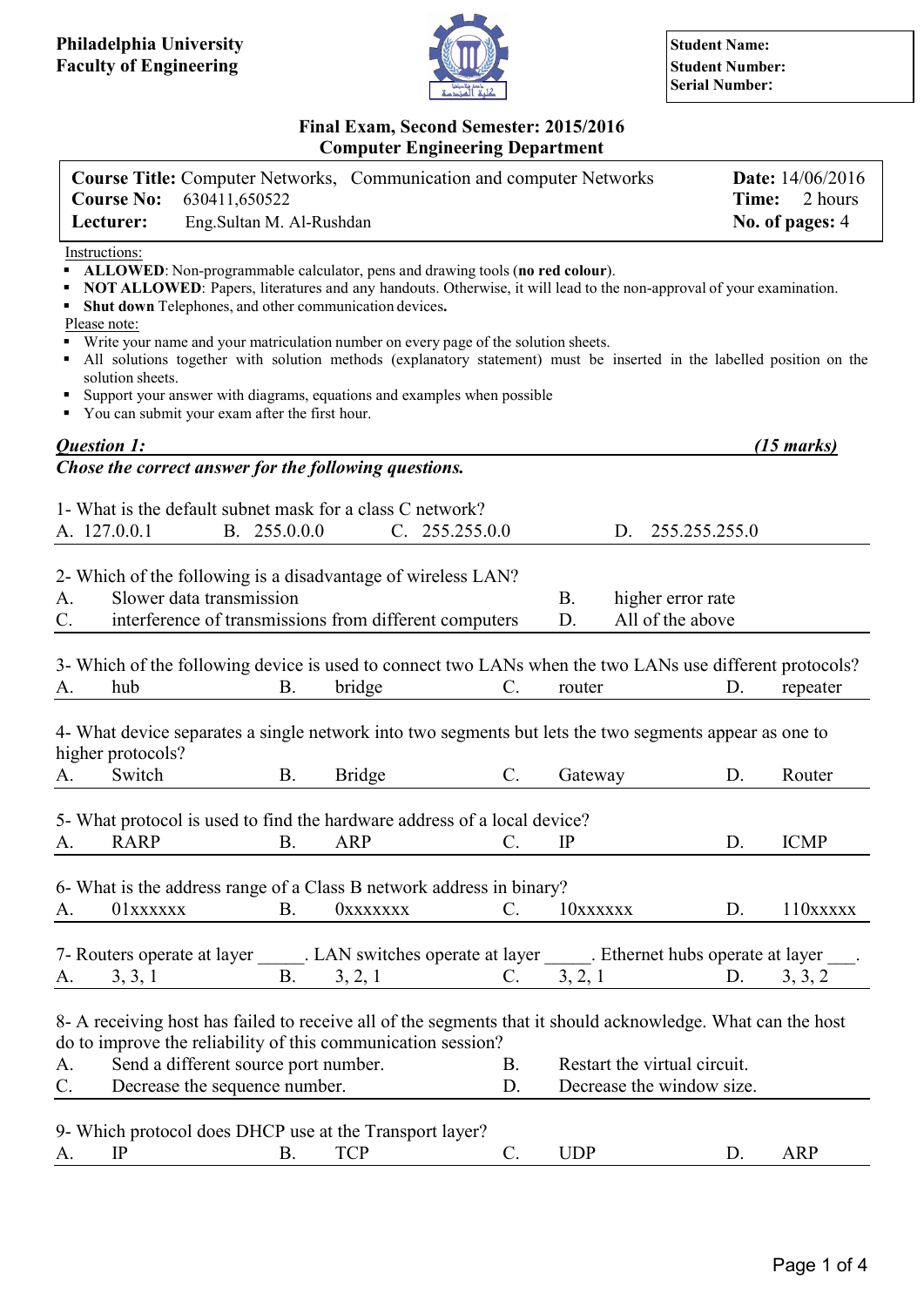## **Philadelphia University Student Name: Student Name: Student Name: Student Name: Faculty of Engineering Student Number:**



10- What is the purpose of flow control?

- A. To ensure that data is retransmitted if an acknowledgment is not received.
- B. To reassemble segments in the correct order at the destination device.
- C. To provide a means for the receiver to control the amount of data sent by the sender.
- D. To regulate the size of each segment.

11- Which of the following types of connections can use full duplex?

- 1. Hub to hub
- 2. Switch to switch
- 3. Host to host
- 4. Switch to hub
- 5. Switch to host

A. 1, 2 and 4 B. 3 and 4 C. 3 and 5 D. 2, 3 and 5

12- Which fields are contained within an IEEE Ethernet frame header?

- A. Source and destination MAC address
- B. Source and destination network address
- C. Source and destination MAC address and source and destination network address
- D. Port Number

13- What is the maximum number of IP addresses that can be assigned to hosts on a local subnet that uses the 255.255.255.224 subnet mask?

| 14- in which routing strategy all possible routes are tried. |  |  |  |  |  |  |  |
|--------------------------------------------------------------|--|--|--|--|--|--|--|

|  | A. Fixed routing B. Flooding routing C. Random routing |  | D. Adaptive routing |
|--|--------------------------------------------------------|--|---------------------|
|  | $17 \t1.011 \t1.11$ $1 \t1.0011 \t1.1$                 |  |                     |

15- what fields are contained in TCP header

- A. Source and destination Ports. B. Acknowledgement number.
- C. Push and Urgent flages. D. All of the above.
- *Question 2: (3 marks)*

Explain the dynamic window sizing congestion control used in TCP protocol.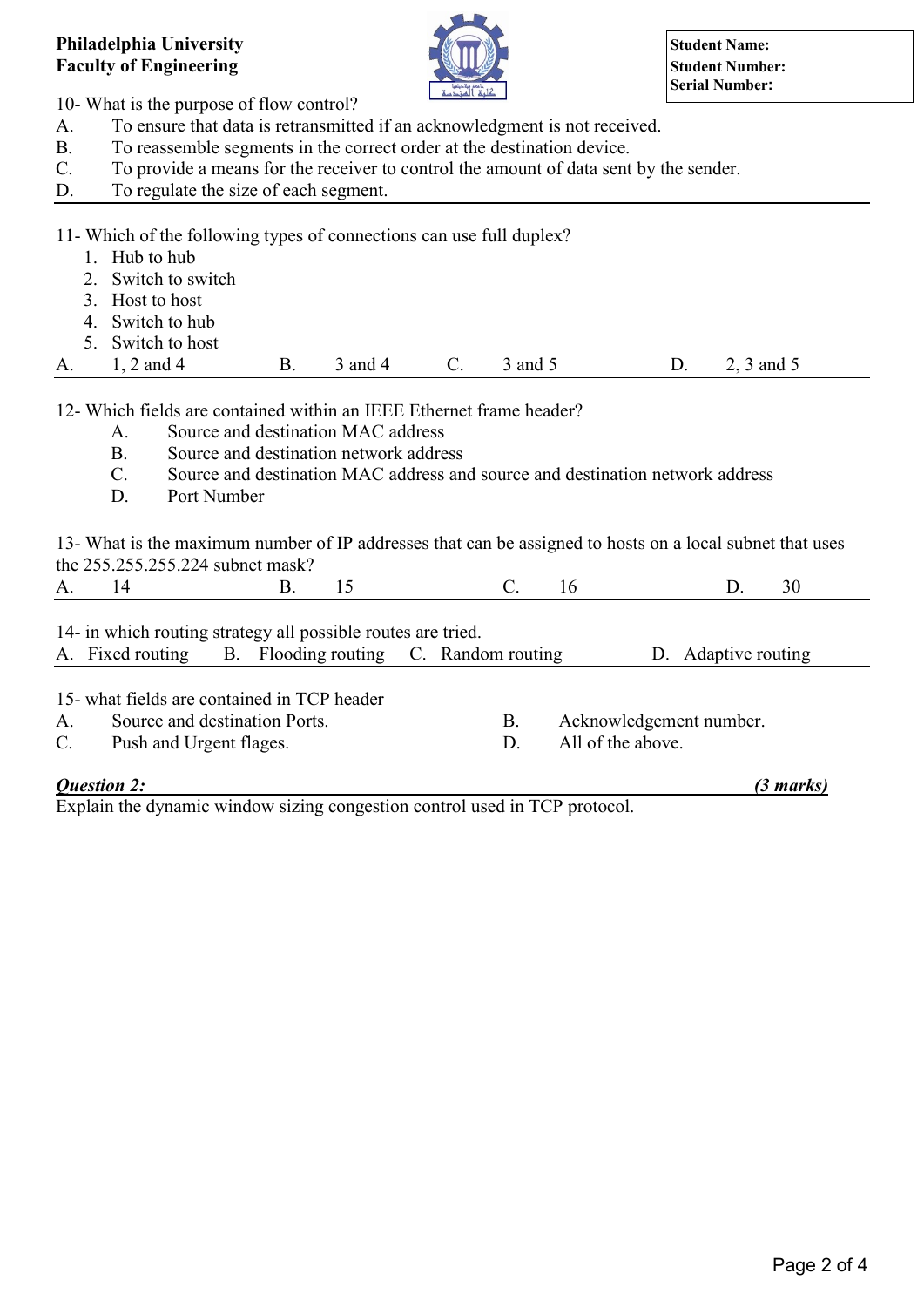**Serial Number:**

### *Question 3: (2 marks)*

what are the differences between TCP and UDP protocols, and list an application for each one.

*Question 4: (3 marks)*

What are the error control mechanisms (Automatic repeat Request – ARQ) used in HDLC protocols.

*Question 5: (2 marks)*

Explain the process of fragmentation used in IPv6.

## *Question 6: (3 marks)*

IP provides a connectionless service between end systems, what are the advantages of connectionless services.

*Question 7: (2 marks)*

100Base-T4 :- 100 Base-TX :- 10 Base-2 :-100Base-FX :-